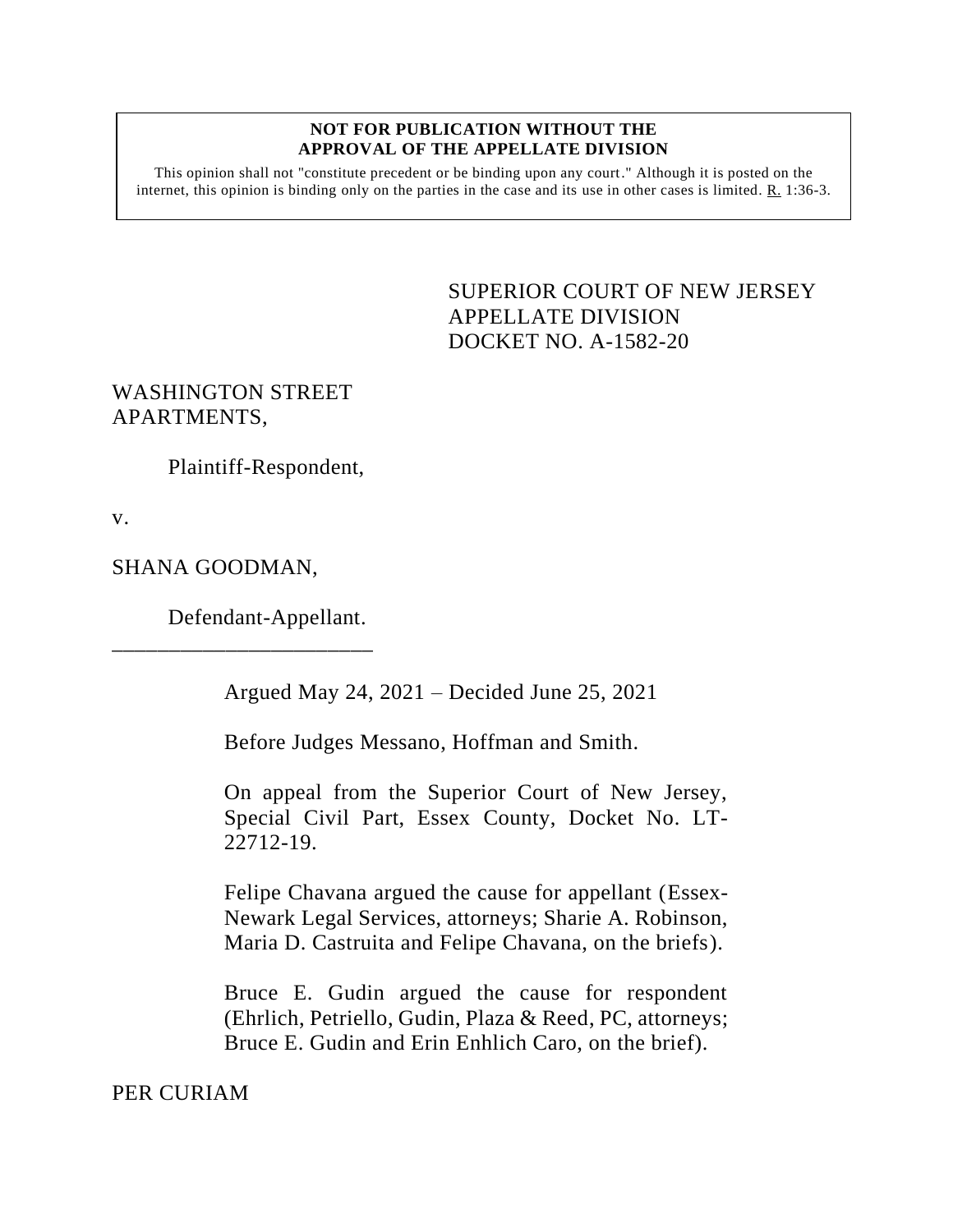On March 19, 2020, as the State braced for the full effect of the anticipated COVID-19 pandemic, Governor Philip D. Murphy issued Executive Order 106 (EO 106) which stayed the "enforcement of all judgments for possession, warrants of removal, and writs of possession . . . unless the court determines on its own motion or motion of the parties that enforcement is necessary in the interest of justice." Exec. Order No. 106 (Mar. 19, 2020), 52 N.J.R. 553(a) (Apr. 6, 2020) (emphasis added). Chief Justice Rabner issued the Court's second Omnibus Order on March 27; it cited EO 106 and specifically suspended "lockouts of residential tenants (evictions)." Sup. Ct. of N.J., Second COVID-19 Omnibus Order (Mar. 27, 2020).

In July, Judge Glenn A. Grant, Acting Director of the Administrative Office of the Courts (AOC), issued Directive #20-20 (the Directive), which was intended to "implement[] a multifaceted plan for improving the handling of Landlord/Tenant (LT) cases from the outset, including by providing litigants with information and resources." Administrative Directive #20-20, "Special Civil Part – Landlord/Tenant Matters during COVID-19" (July 28, 2020). The Directive specifically noted that the Court's July 14, 2020 Seventh Omnibus Order "amended LT processes during COVID-19 by allowing plaintiffs/landlords to seek an LT trial based on emergent circumstances," and permitting a court to "order an eviction in the 'interests of justice.'" The

A[-1582-20](#page-0-0)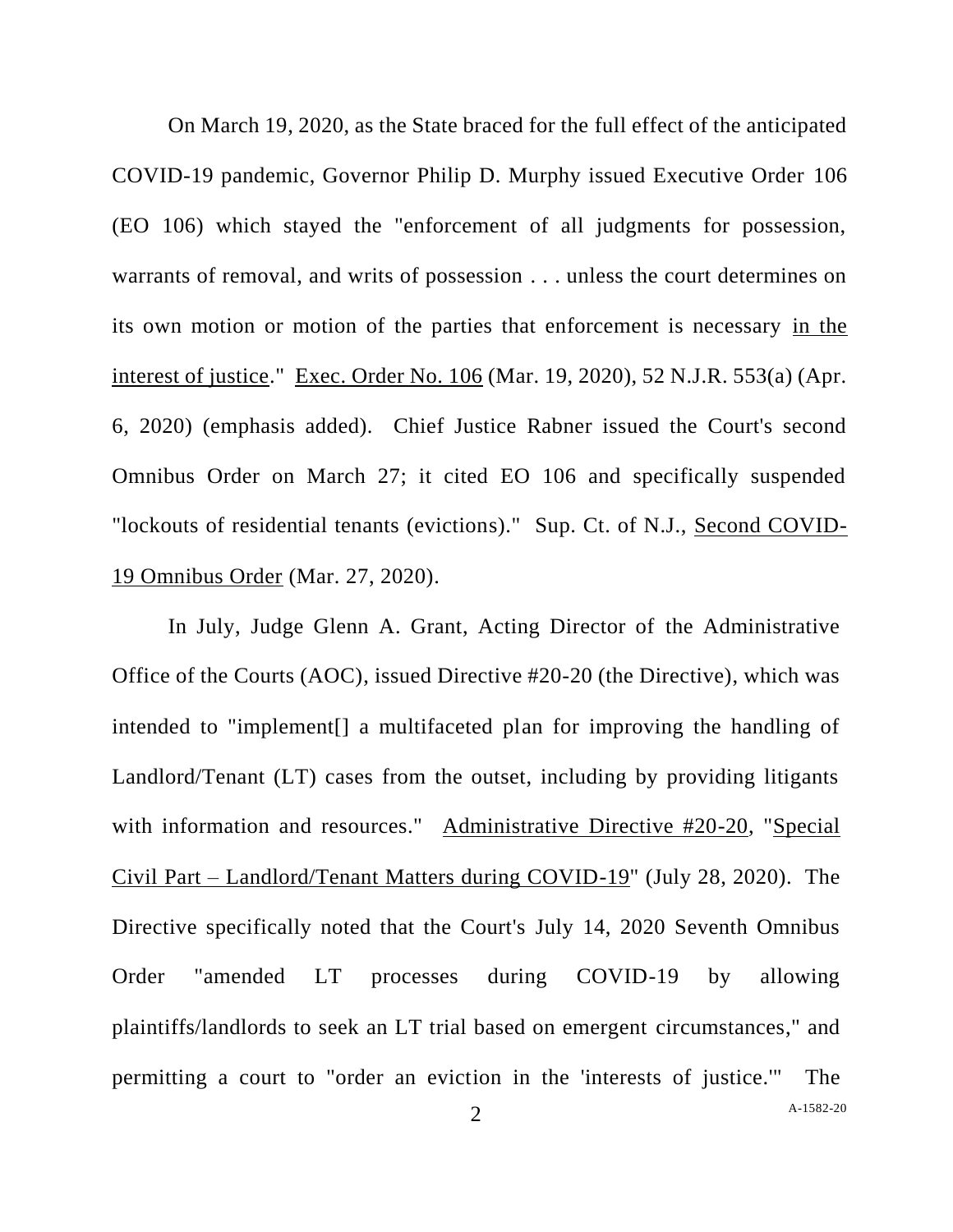Directive noted that non-payment of rent would not justify a trial unless the tenant had died, but it provided a non-exhaustive list of "grounds" that "**may** constitute emergent circumstances justifying an LT trial." One such ground was N.J.S.A. 2A:18-61.1(b), which permits the eviction of a residential tenant if "[t]he person has continued to be, after written notice to cease, so disorderly as to destroy the peace and quiet of the occupants or other tenants living in said house or neighborhood." The Directive advised judges to "take into consideration the circumstances of each case in determining whether a trial is warranted," and it included a sample Order to Show Cause form that courts should use when deciding to conduct an LT trial based on emergent circumstances.

Defendant Shana Goodman is a tenant in a multi-family, federally subsidized residential property owned by plaintiff Washington Street Apartment. The litigation that gave rise to this appeal commenced well in advance of the issuance of EO 106, the Court's Omnibus Orders, and the Directive. In September 2019, the parties appeared in court on plaintiff's eviction complaint alleging defendant violated her lease by allowing her dog to bark "at various times throughout the day and night, every day of the week ... disturbing the peace and quiet of other occupants." Unable to mediate the dispute, plaintiff asked for and received an adjournment to secure the presence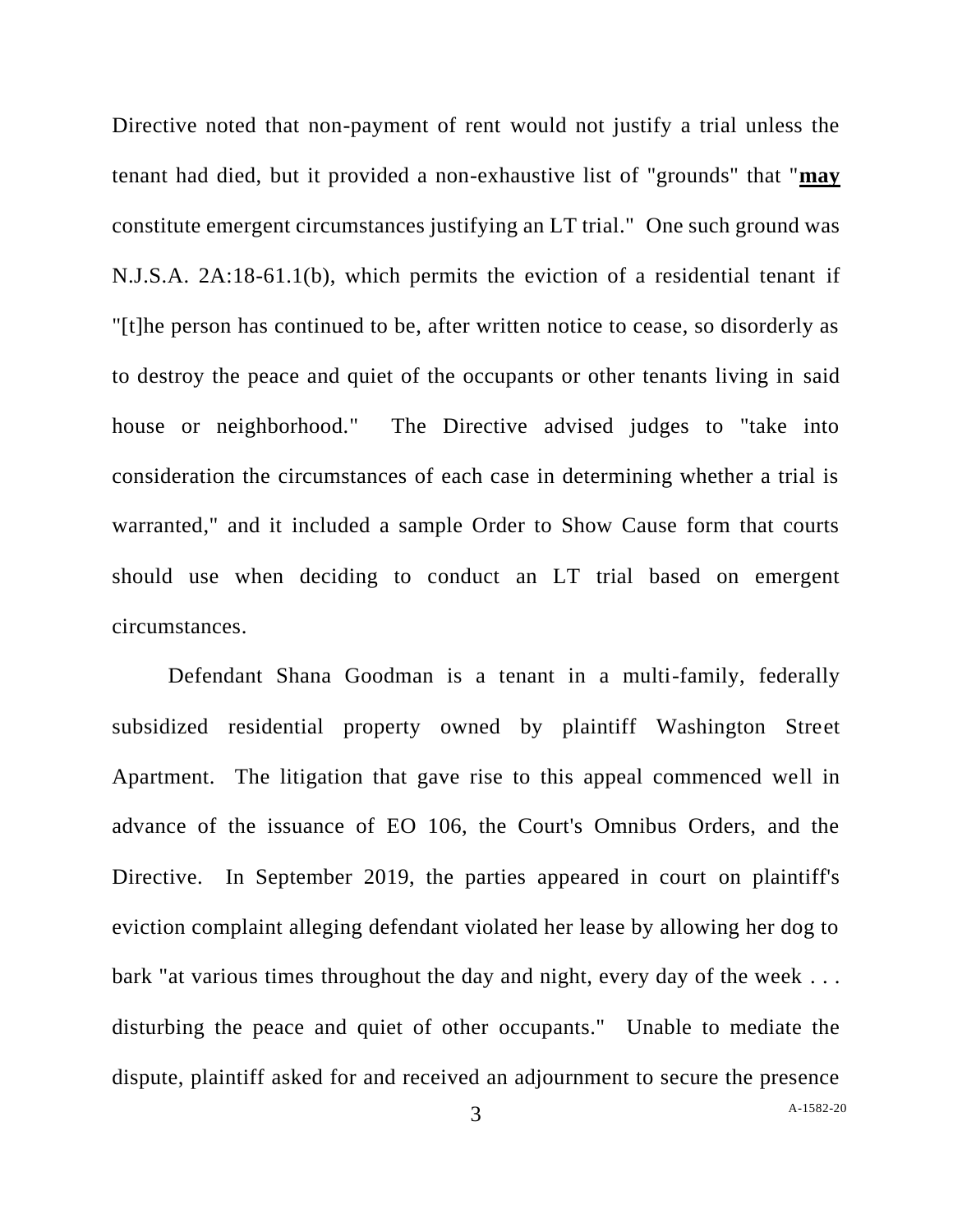of its witnesses, but defendant failed to appear on the new trial date, September 26, 2019. The court issued a judgment for possession and a warrant of removal issued thereafter.

Defendant filed an order to show cause, and the parties appeared in court again on October 16, 2019. They negotiated a stipulation of settlement in which defendant agreed to the issuance of a warrant for removal if she were in default or in breach of the stipulation, a specific condition of which was that defendant "prevent excessive barking from service animal, with all but incidental barking not recurring after 7:00 [p.m.] Mon[day] — Sun[day]."

In February 2020, plaintiff moved for the issuance and execution of a warrant of removal based on defendant's breach of the stipulation. The motion was supported by the certification of a tenant who claimed defendant's dog had barked incessantly throughout the weekend, thereby disturbing her peaceful enjoyment of her apartment. Defendant did not respond to the motion, and the judge issued another warrant for removal on February 28, 2020. Plaintiff was unable to execute the warrant prior to the issuance of EO 106, and defendant remained in the premises with her dog.

In November 2020, plaintiff filed a motion seeking a warrant for removal pursuant to the "interests of justice" standard in EO 106 and the Directive. The motion was supported by a certification from a neighboring tenant, Karim

A[-1582-20](#page-0-0)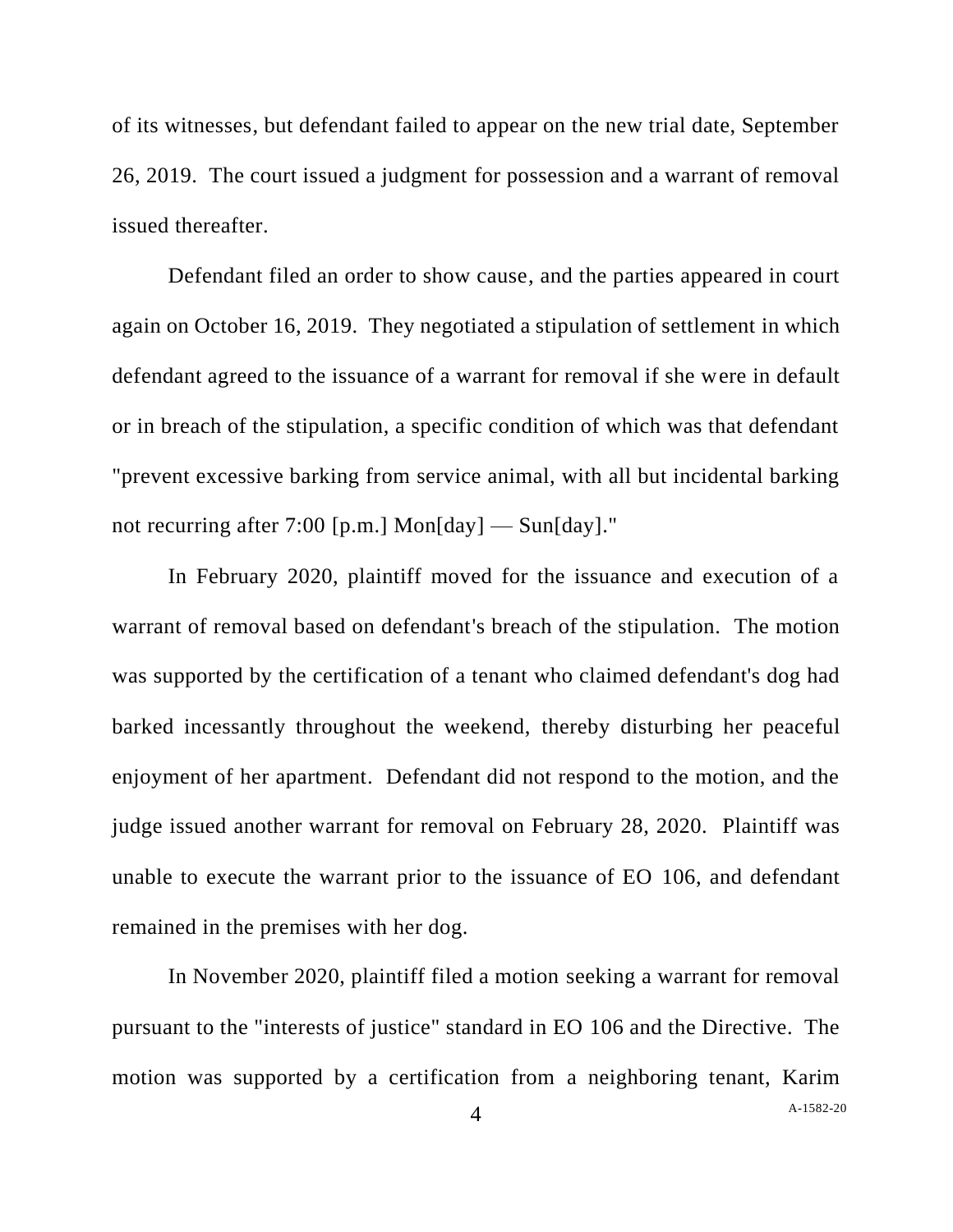Sharif, that said defendant's dog barked incessantly "at all hours of the day and night" disturbing his peaceful enjoyment of the premises. On December 30, 2020, the judge issued an order to show cause on plaintiff's application for a warrant of removal returnable January 13,  $2021$ .<sup>1</sup> Pursuant to the terms of the order, plaintiff personally served it on defendant.

Defendant failed to appear. The judge considered the testimony of Sharif. He lived on the same floor as defendant on the other side of the elevator bank. Defendant's dog was left alone in the apartment and constantly barked from 7 p.m. to "as early as 6 a.m." Sharif estimated this occurred six days a week. He spoke with defendant "on several occasions" about the barking, which caused him to spend most of his time in his bedroom, not his living room, but "she just doesn't care." Sharif said that defendant would knock on his door when she was "intoxicated" and admit the dog barked whenever she was not in the apartment. But, defendant claimed, "I have no control over it. It's out of my control."

<sup>&</sup>lt;sup>1</sup> The order modified the form order attached to the Directive, which, as noted already, was intended to apply to an application by a landlord to conduct an "LT trial," and for the court to use in scheduling such trial. The preliminary language in the form order was therefore inapplicable to the facts of this case. Most importantly, like the form order, the order entered by the judge in this case contained all the salient provisions of the form order, including that it be personally served upon defendant.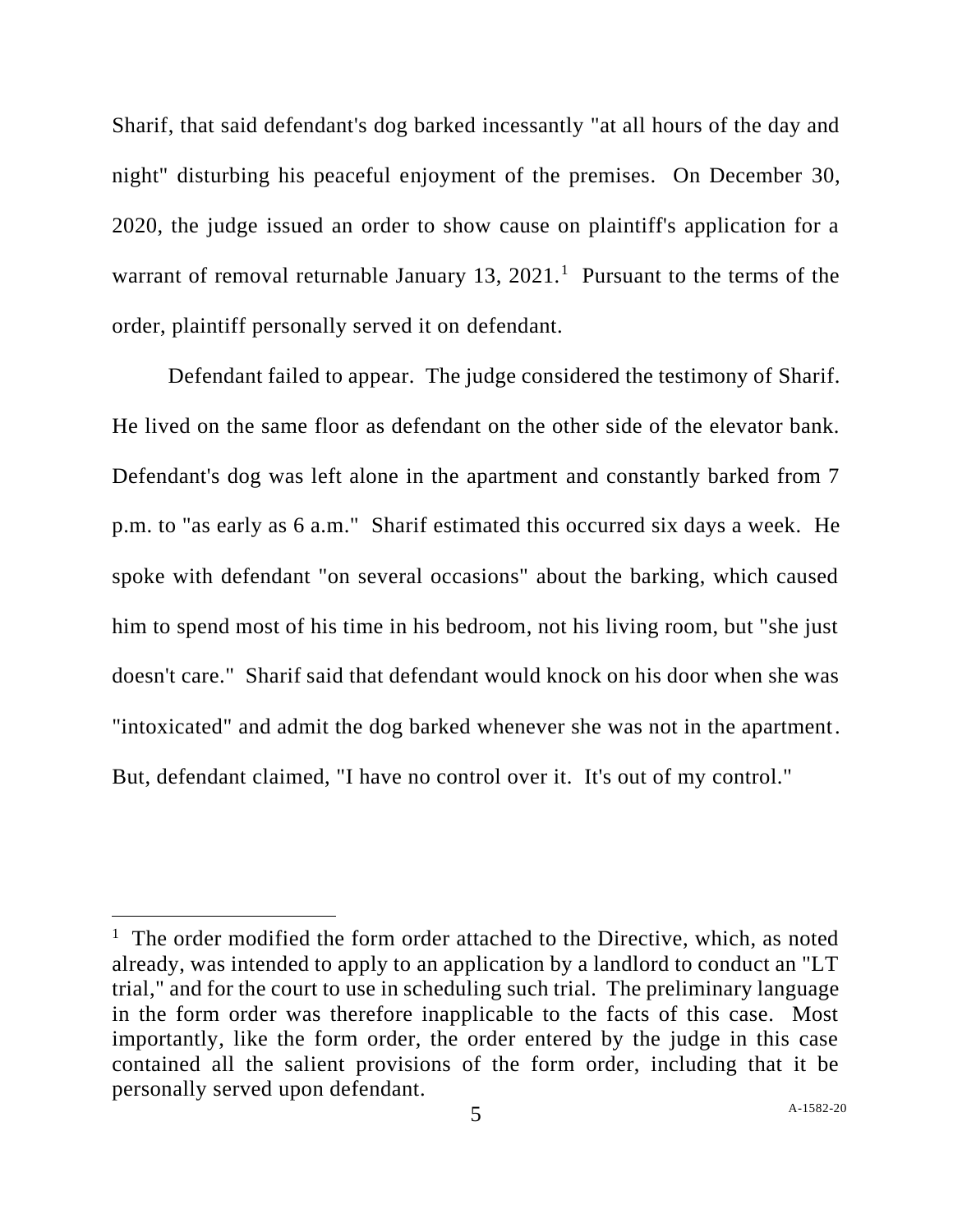In response to the judge's questioning, Sharif acknowledged making complaints to the building manager in the past, and that he had stayed in the apartment for many months after first complaining about the barking. He explained that he "love[d]" his apartment, did not want to move, "[a]nd . . . would complain for another year if that's what it took for [him] to come before a [j]udge to express what [he has] been going through for the last year and a half." The judge asked Sharif when he last complained to defendant about the dog; Sharif said it occurred "about two weeks ago." Then, defendant knocked on his door, told him she was going out and had no control over the dog's barking. Defendant unleashed a string of expletives and told Sharif "[s]he didn't have a concern in the world about [his] complaint, because nothing would be done."

A[-1582-20](#page-0-0) After considering plaintiff's counsel's argument, the judge issued an oral decision. He found Sharif to be a "very credible witness" and defendant's dog barked "every time the dog is left alone." The judge recounted the prior history of the litigation and the terms of the stipulation. He noted, "This is a building where there are multi-tenants and the [c]ourt has to ensure that the other tenants can live in the building." The judge found defendant violated the stipulation and that a judgment for possession should issue "in the interest of justice." He noted Sharif "ha[d] been putting up with this for over a year . . . [and defendant] was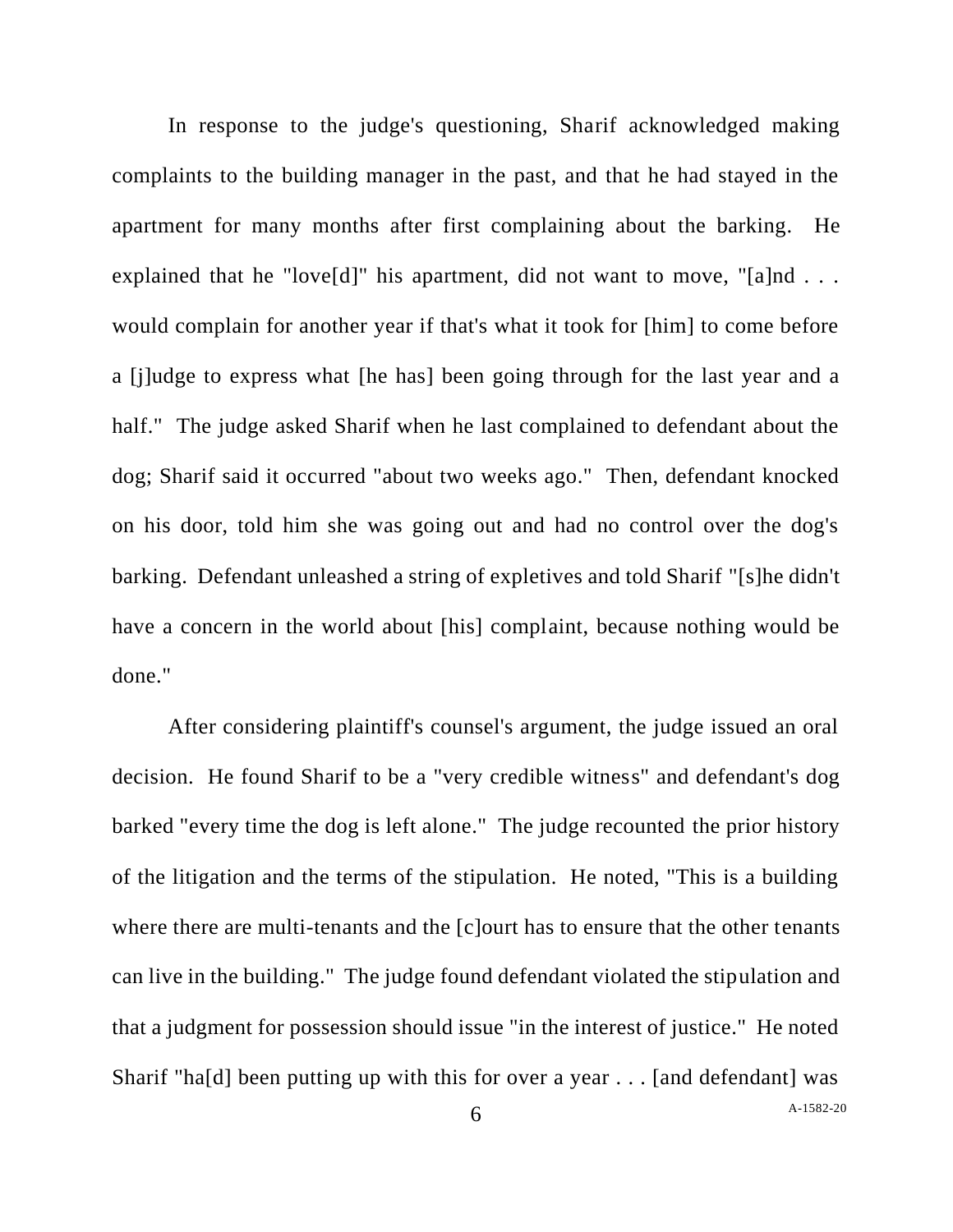notified about the situation, and she hasn't taken any steps to fix the situation." The judge entered the January 13, 2021 order granting plaintiff's request for a warrant of removal to issue and be executed "in the interests of justice without delay."

Defendant apparently sought an order to show cause because the judge reconvened a virtual hearing on January  $26<sup>2</sup>$  Defendant appeared pro se, and plaintiff's counsel appeared with the building manager, Tracy Carr.

Defendant explained the dog was a "service dog," which she took in when defendant's mother passed away two years earlier. Defendant denied ever getting notice of plaintiff's December 2020 motion for an order to show cause, even though plaintiff filed a certification indicating defendant was personally served. Defendant claimed any barking was from another dog on her floor. She was with her dog "24/7," and the dog accompanied her whenever she left the apartment. Defendant testified the dog did not bark "too much."

During the hearing, the dog began to bark, and defendant explained the bark was "low" and only occurred because defendant was "at the door." She stated that the dog "barks when she hears people in the hallway . . . the elevator, somebody making a lot of noise or [if] we come in the door . . . ." Defendant

 $2$  The appellate record does not include any pleading that resulted in the January 26, 2021 hearing.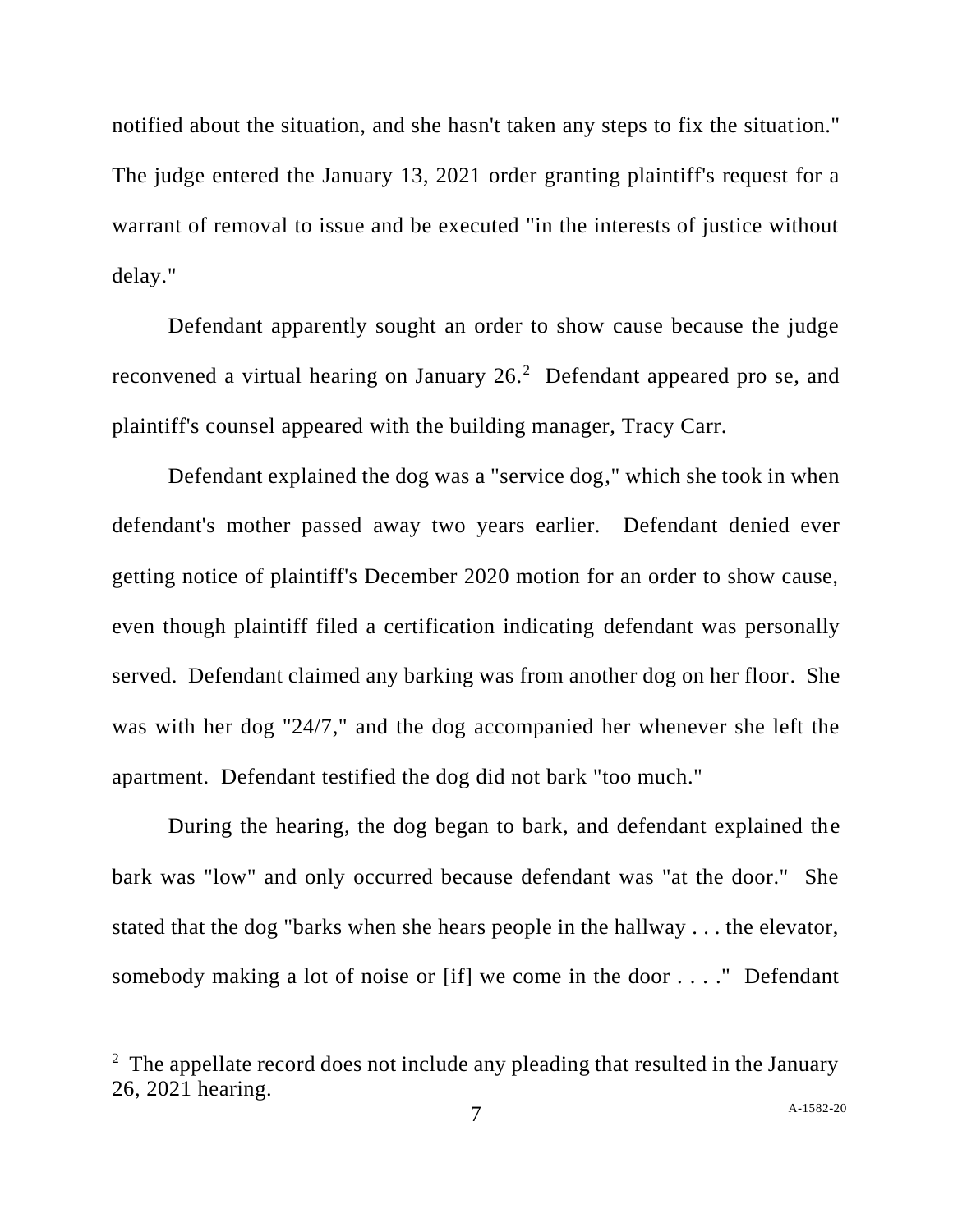claimed Sharif was "lying" about the frequency of the dog's barking. The judge asked why the dog was still barking, and defendant explained, "Because I left out and she wanted to come with me."

Carr was placed under oath and testified that she had received several complaints about the dog from tenants in the building. Plaintiff had not accepted any rent from defendant for more than one year while the action was pending. Carr said she had spoken with defendant about the problem in March 2020, something defendant acknowledged.

Defendant then brought an unidentified fellow tenant into the proceeding, who said she heard the dog barking at night; another unidentified tenant said she had been sleeping and the dog's barking did not bother her.

The judge concluded that defendant had violated the stipulation. He found that defendant essentially admitted being unable to keep the dog from barking, which was consistent with Sharif's claim that defendant told him there was nothing she could do about the problem. The judge explained that although defendant thought the dog's barking was not a problem, "the dog does bother people." He entered an order staying execution of the warrant of removal previously entered until February 26, 2021. Defendant filed an emergent application for a stay pending appeal, which we granted, and we accelerated the appeal.

8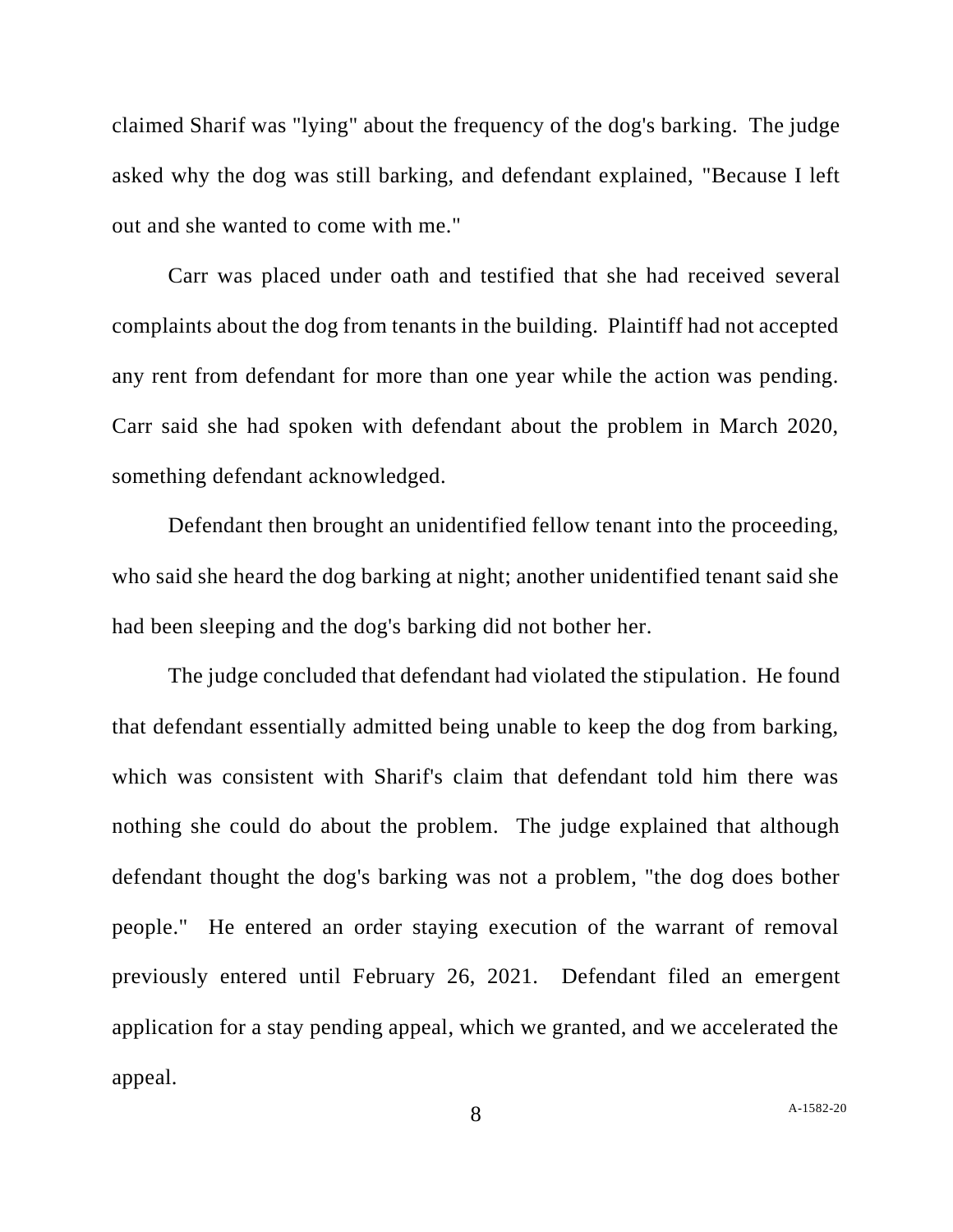Our standard of review following a bench trial is well-known.

Final determinations made by the trial court sitting in a non-jury case are subject to a limited and well-established scope of review: "we do not disturb the factual findings and legal conclusions of the trial judge unless we are convinced that they are so manifestly unsupported by or inconsistent with the competent, relevant and reasonably credible evidence as to offend the interests of justice[.]"

[Seidman v. Clifton Sav. Bank, SLA, 205 N.J. 150, 169 (2011) (alteration in original) (quoting In re Trust Created By Agreement Dated December 20, 1961, ex. rel. Johnson, 194 N.J. 276, 284 (2008)).]

In reviewing the judge's findings, "[w]e do not weigh the evidence, assess the credibility of witnesses, or make conclusions about the evidence." Mountain Hill, LLC v. Twp. of Middletown, 399 N.J. Super. 486, 498 (App. Div. 2008) (alteration in original) (quoting State v. Barone, 147 N.J. 599, 615 (1997)). However, we owe no deference to the judge's interpretation of the law and the legal consequences that flow from established facts. Manalapan Realty LP v. Twp. Comm. of Manalapan, 140 N.J. 366, 378 (1995) (citing State v. Brown, 118 N.J. 595, 604 (1990)).

Before us, defendant contends her due process rights were violated because the proceedings "did not satisfy the special interests of justice exception" in EO 106, the Court's Omnibus Order and the Directive. As we understand the argument, defendant contends the judge failed to explain why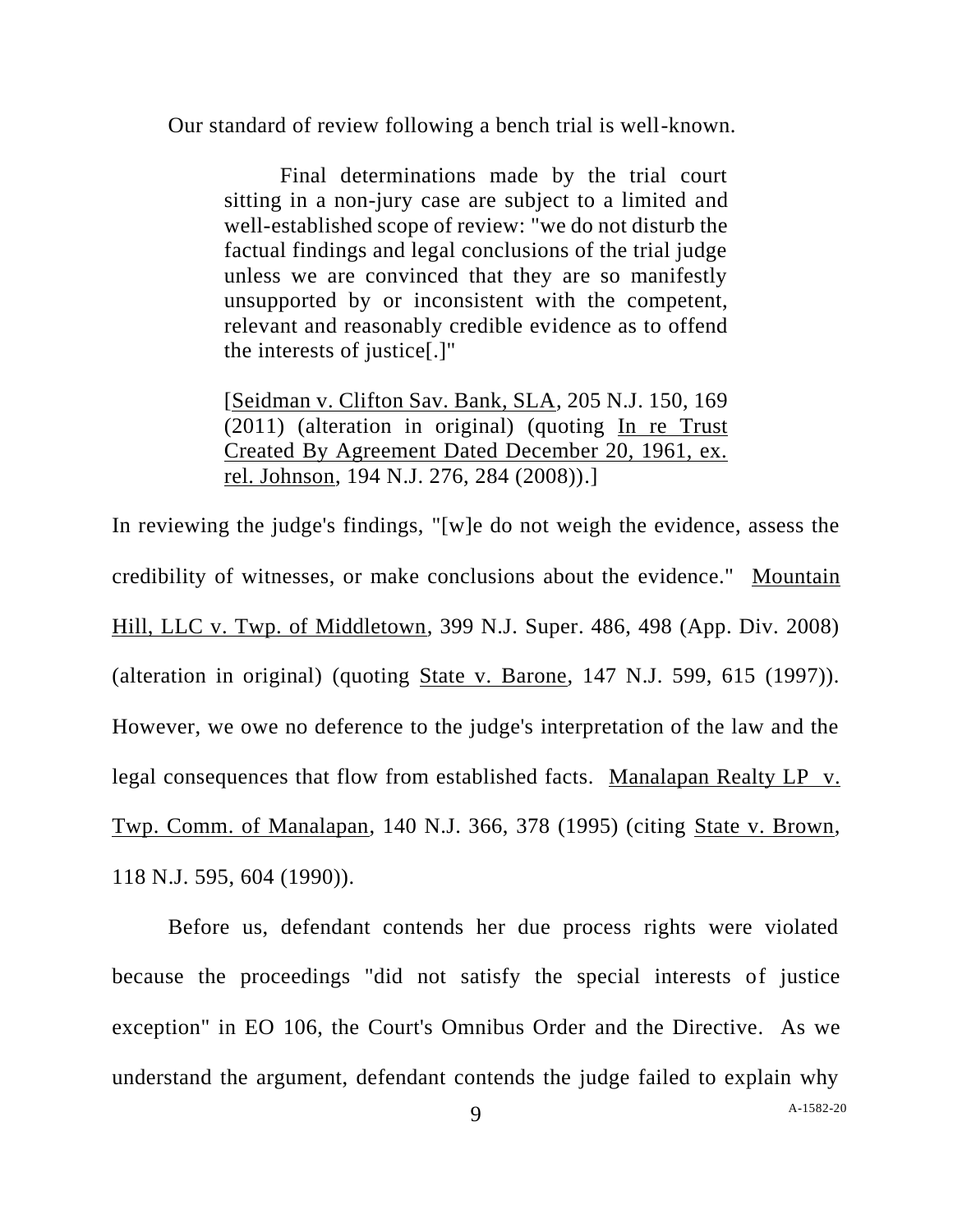"this case of a six-pound barking dog" satisfied the exception, or that plaintiff satisfied the notice requirements of the Directive's form order. She notes plaintiff's counsel was surprised that the hearing took place on January 13, 2021, having received a "postcard" that there would not be oral argument.

Although the judge did not take note of defendant's absence prior to the start of the January 13, 2021, he had before him plaintiff's certification that defendant had been personally served with the Order to Show Cause as required by the Directive. He also knew that defendant had failed to respond. Plaintiff's counsel's stray remark about a postcard is otherwise undeveloped by the record, but the fact remains that the judge conducted the hearing after plaintiff demonstrated compliance with the Directive, including express notification of the significant potentially adverse consequences of the proceeding for defendant.

The judge's factual findings following Sharif's testimony were extensive and his oral decision, when fairly read in its entirety, reflects his understanding of the terms of EO 106, the Court's Omnibus Orders, and the Directive. But judges are required to do more.

Rule 1:7-4(a) requires judges to provide not only factual findings, but also to "state [their] conclusions of law thereon." "Naked conclusions do not satisfy the purpose of R. 1:7-4." Curtis v. Finneran, 83 N.J. 563, 570 (1980). Here, at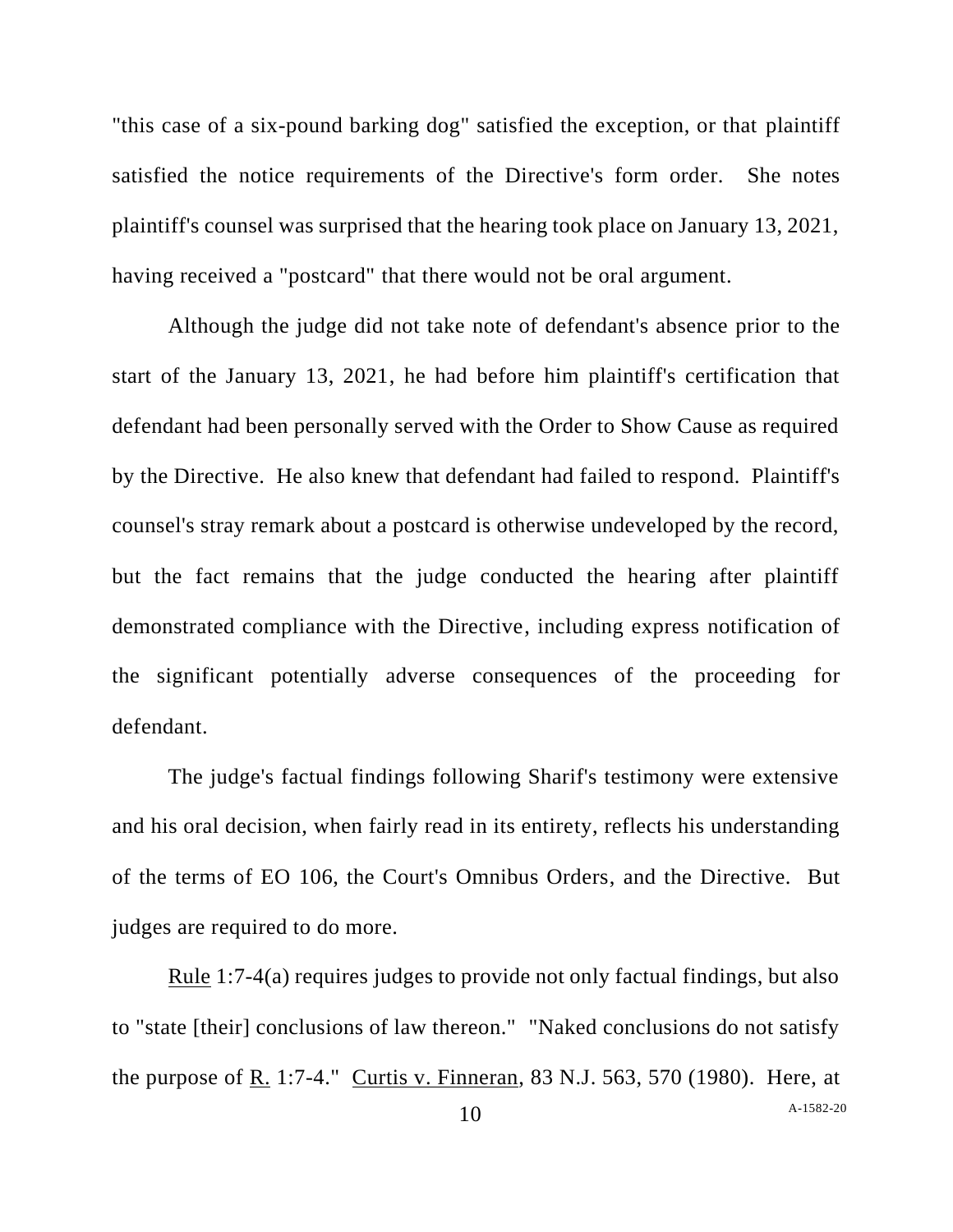the first hearing, the judge said little more than that the facts satisfied the interests of justice exception to the moratorium. He failed to explain why, and we could remand the matter for the judge to provide a more fulsome explanation. See, e.g., Slutsky v. Slutsky, 451 N.J. Super. 332, 358 (App. Div. 2017) (remanding for findings and analysis).

However, we believe that is unnecessary because it is apparent that the judge implicitly recognized what might constitute an emergency situation justifying relief from the moratorium. The Directive itself used a violation of the peaceable enjoyment of the premises by other tenants as an example. Moreover, the judge was completely familiar with the procedural history of the matter, which commenced more than fifteen months earlier and resulted in a stipulated settlement that defendant allegedly violated on the same grounds that supported the original complaint and judgment for possession.

Defendant also argues that the judge should "have afforded her a de novo hearing" by vacating the judgment for possession entered after the January 13, 2021 hearing and providing her with the opportunity to cross-examine Sharif. The failure to do so, defendant claims, violated her due process rights. See, e.g., In re Request to Modify Prison Sentences, 242 N.J. 357, 369 (2020) ("At a minimum, due process requires notice and an opportunity to be heard." (quoting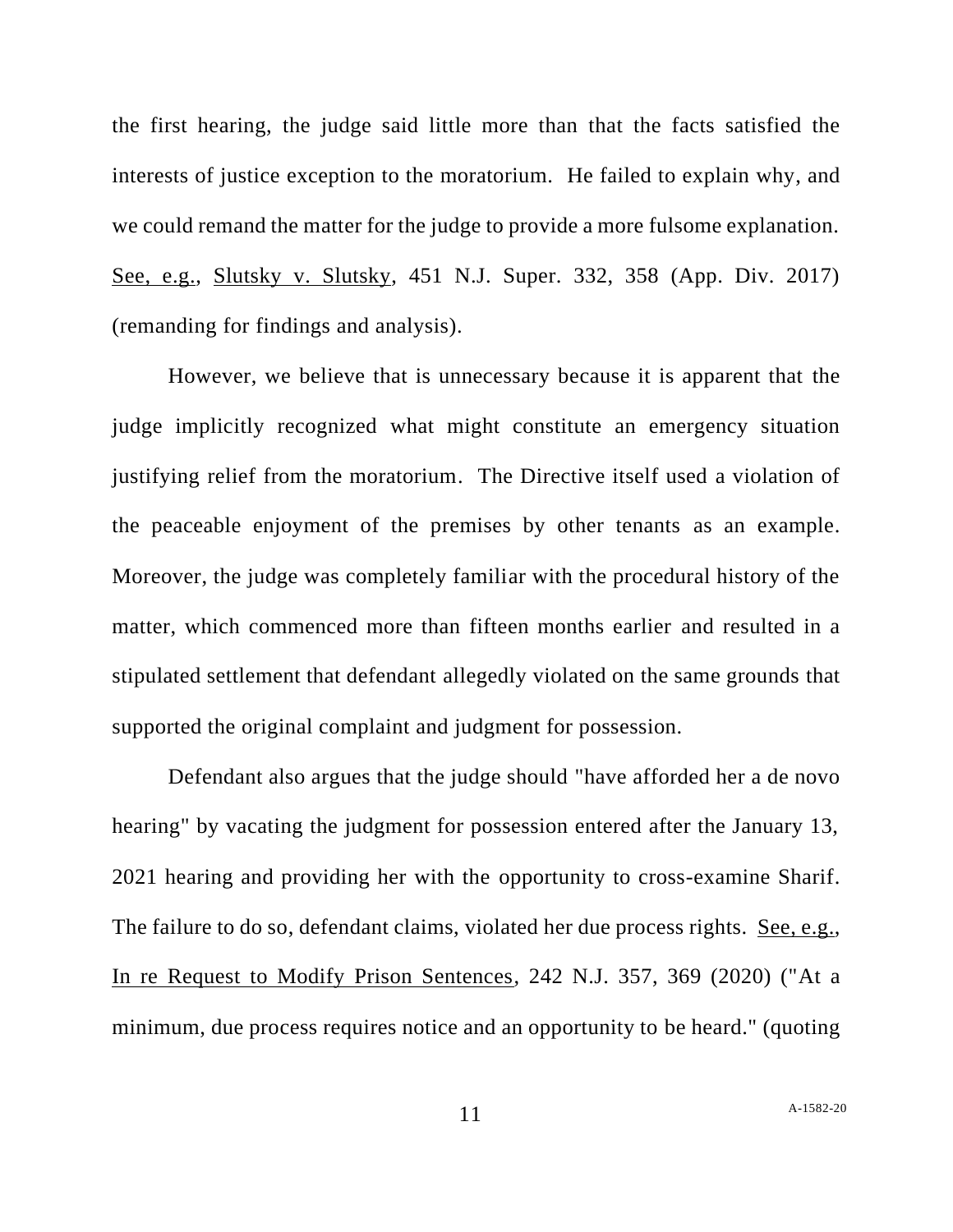Doe v. Poritz, 142 N.J. 1, 106 (1995)). The contention is premised on the claim that defendant "established that she had lacked notice of the earlier proceeding."

Certainly, the judge made no such finding and, it is fair to say that the judge found most of defendant's testimony lacked credibility. Additionally, the judge had plaintiff's certification of personal service on defendant. In response to the judge's inquiry about being served on December 30, 2020, and whether she was home to receive the motion papers, defendant said, "I can't really remember that[,] but I know I didn't receive any court papers. . . . I would have addressed the matter, like . . . when I got this [warrant for removal] on my door." However, the procedural history we set forth in detail belies defendant's assertion that she always responded to notices of court proceedings.

Moreover, the judge considered defendant's testimony which, strictly speaking, did not refute Sharif's. Defendant acknowledged the dog barked when she was not in the apartment, when people were in the hallways, when the elevators ran, or when she entered the apartment. Indeed, the dog began barking during the hearing and both unidentified neighbors who defendant solicited acknowledged the dog's barking. As the judge noted, defendant's belief that her dog did not create a disturbance reflected a "difference of opinion" from other tenants, notably, Sharif, who the judge found credible.